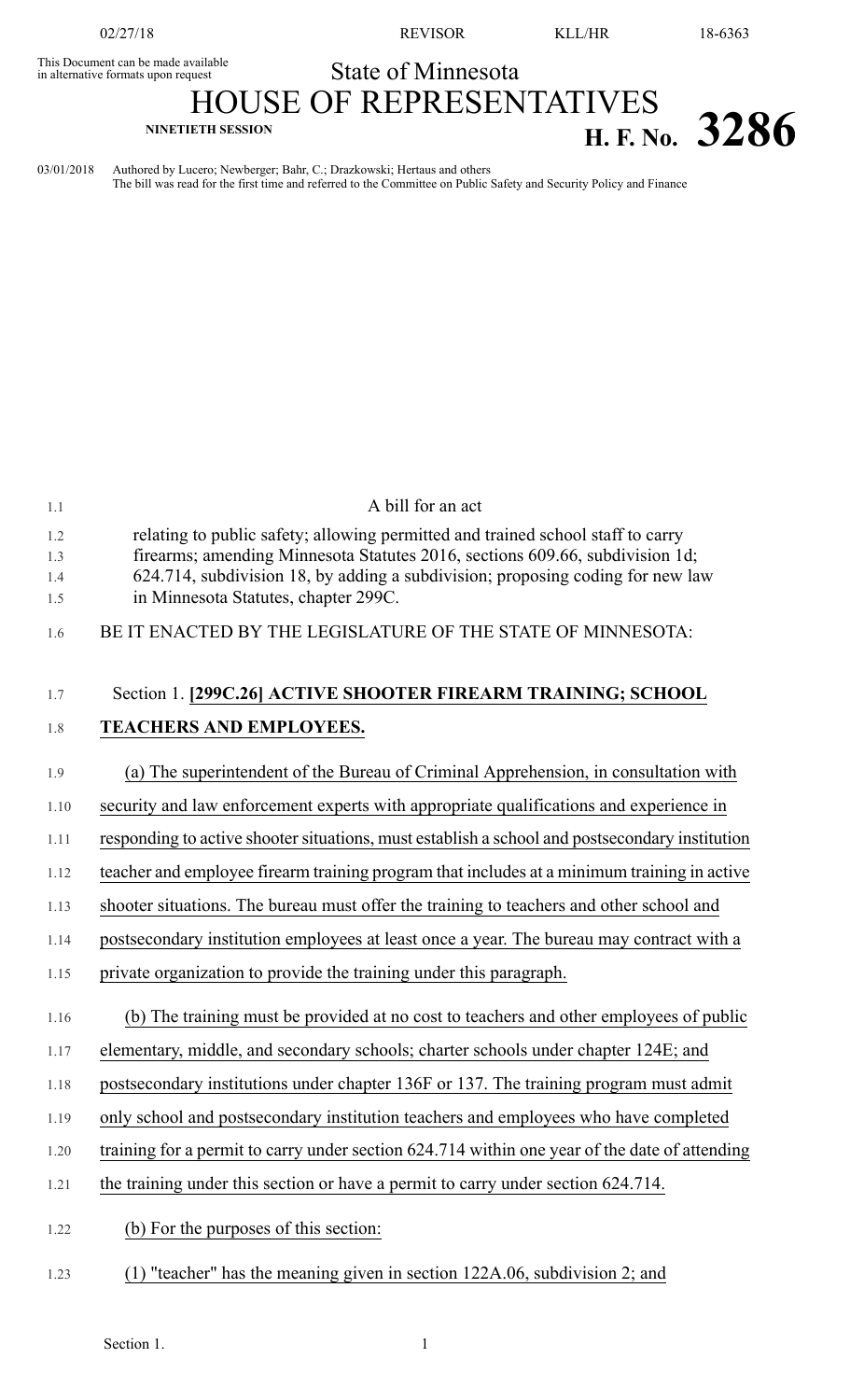|      | 02/27/18                                                                                          | <b>REVISOR</b> | <b>KLL/HR</b> | 18-6363 |
|------|---------------------------------------------------------------------------------------------------|----------------|---------------|---------|
| 2.1  | (2) "employee" has the meaning given in section 181.931, subdivision 2.                           |                |               |         |
| 2.2  | <b>EFFECTIVE DATE.</b> This section is effective the day following final enactment.               |                |               |         |
| 2.3  | Sec. 2. Minnesota Statutes 2016, section 609.66, subdivision 1d, is amended to read:              |                |               |         |
| 2.4  | Subd. 1d. Possession on school property; penalty. (a) Except as provided under                    |                |               |         |
| 2.5  | paragraphs (d) and (f), whoever possesses, stores, or keeps a dangerous weapon while              |                |               |         |
| 2.6  | knowingly on school property is guilty of a felony and may be sentenced to imprisonment           |                |               |         |
| 2.7  | for not more than five years or to payment of a fine of not more than \$10,000, or both.          |                |               |         |
| 2.8  | (b) Whoever uses or brandishes a replica firearm or a BB gun while knowingly on school            |                |               |         |
| 2.9  | property is guilty of a gross misdemeanor.                                                        |                |               |         |
| 2.10 | (c) Whoever possesses, stores, or keeps a replica firearm or a BB gun while knowingly             |                |               |         |
| 2.11 | on school property is guilty of a misdemeanor.                                                    |                |               |         |
| 2.12 | (d) Notwithstanding paragraph (a), (b), or (c), it is a misdemeanor for a person authorized       |                |               |         |
| 2.13 | to carry a firearm under the provisions of a permit or otherwise to carry a firearm on or         |                |               |         |
| 2.14 | about the person's clothes or person in a location the person knows is school property.           |                |               |         |
| 2.15 | Notwithstanding section 609.531, a firearm carried in violation of this paragraph is not          |                |               |         |
| 2.16 | subject to forfeiture.                                                                            |                |               |         |
| 2.17 | (e) As used in this subdivision:                                                                  |                |               |         |
| 2.18 | (1) "BB gun" means a device that fires or ejects a shot measuring .18 of an inch or less          |                |               |         |
| 2.19 | in diameter;                                                                                      |                |               |         |
| 2.20 | $(2)$ "dangerous weapon" has the meaning given it in section 609.02, subdivision 6;               |                |               |         |
| 2.21 | (3) "replica firearm" has the meaning given it in section 609.713; and                            |                |               |         |
| 2.22 | (4) "school property" means:                                                                      |                |               |         |
| 2.23 | (i) a public or private elementary, middle, or secondary school building and its improved         |                |               |         |
| 2.24 | grounds, whether leased or owned by the school;                                                   |                |               |         |
| 2.25 | (ii) a child care center licensed under chapter 245A during the period children are present       |                |               |         |
| 2.26 | and participating in a child care program;                                                        |                |               |         |
| 2.27 | (iii) the area within a school bus when that bus is being used by a school to transport           |                |               |         |
| 2.28 | one or more elementary, middle, or secondary school students to and from school-related           |                |               |         |
| 2.29 | activities, including curricular, cocurricular, noncurricular, extracurricular, and supplementary |                |               |         |
| 2.30 | activities; and                                                                                   |                |               |         |
|      |                                                                                                   |                |               |         |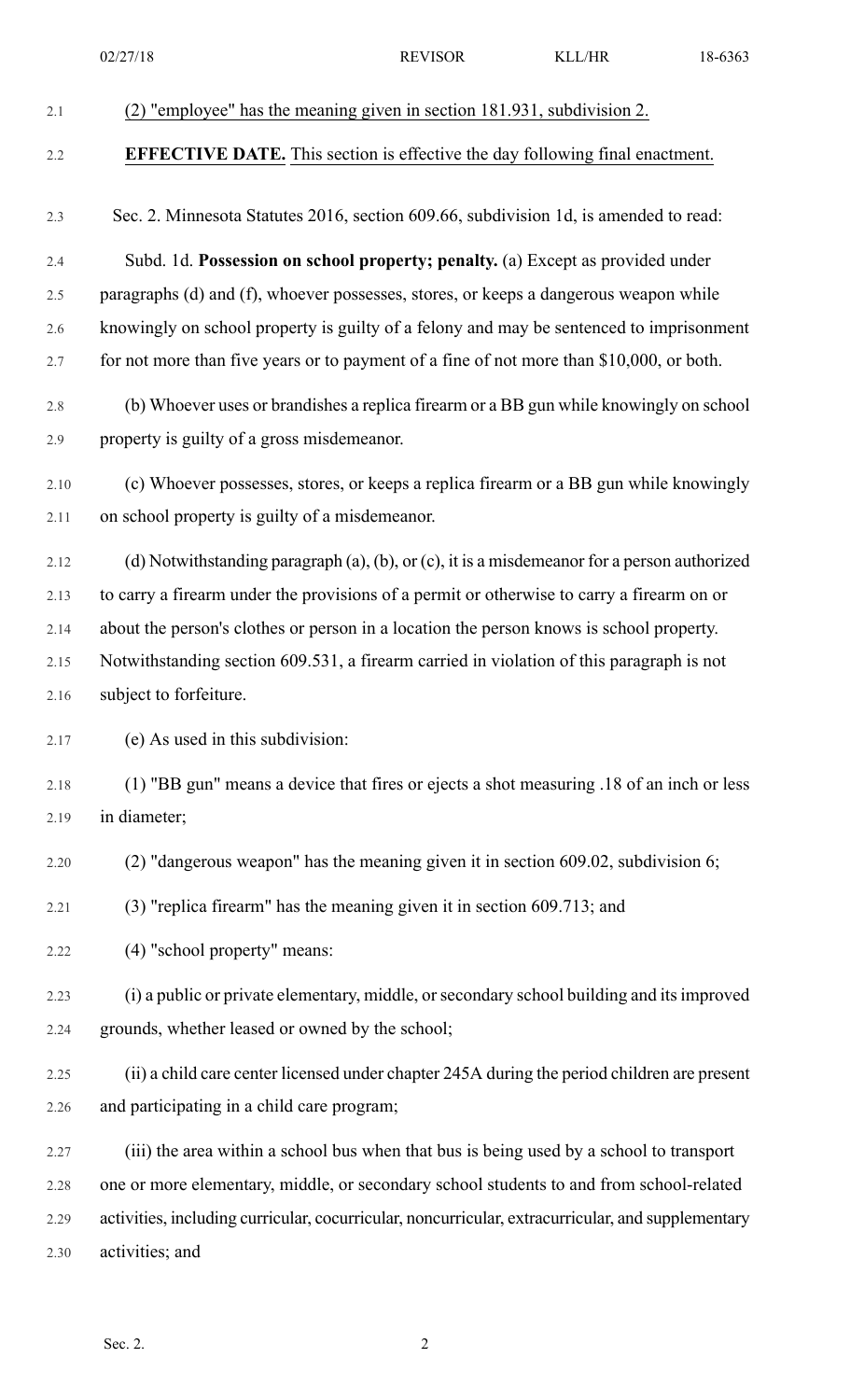3.1 (iv) that portion of a building or facility under the temporary, exclusive control of a 3.2 public or private school, a school district, or an association of such entities where conspicuous 3.3 signs are prominently posted at each entrance that give actual notice to persons of the 3.4 school-related use. 3.5 (f) This subdivision does not apply to: 3.6 (1) active licensed peace officers; 3.7 (2) military personnel or students participating in military training, who are on-duty, 3.8 performing official duties; 3.9 (3) persons authorized to carry a pistol under section 624.714 while in a motor vehicle 3.10 or outside of a motor vehicle to directly place a firearm in, or retrieve it from, the trunk or 3.11 rear area of the vehicle; 3.12 (4) persons who keep or store in a motor vehicle pistols in accordance with section 3.13 624.714 or 624.715 or other firearms in accordance with section 97B.045; 3.14 (5) firearm safety or marksmanship courses or activities conducted on school property; 3.15 (6) possession of dangerous weapons, BB guns, or replica firearms by a ceremonial 3.16 color guard; 3.17 (7) a gun or knife show held on school property; 3.18 (8) possession of dangerous weapons, BB guns, or replica firearms with written 3.19 permission of the principal or other person having general control and supervision of the 3.20 school or the director of a child care center; or 3.21 (9) persons who are on unimproved property owned or leased by a child care center, 3.22 school, or school district unless the person knows that a student is currently present on the 3.23 land for a school-related activity.; or 3.24 (10) teachers and employees of public elementary, middle, and secondary schools; charter 3.25 schools under chapter 124E; and postsecondary institutions under chapter 136F or 137 who 3.26 have a school permit to carry under section 624.714, subdivision 8b. 3.27 (g) Notwithstanding section 471.634, a school district or other entity composed 3.28 exclusively of school districts may not regulate firearms, ammunition, or their respective 3.29 components, when possessed or carried by nonstudents or nonemployees, in a manner that 3.30 is inconsistent with this subdivision. 3.31 **EFFECTIVE DATE.** This section is effective the day following final enactment.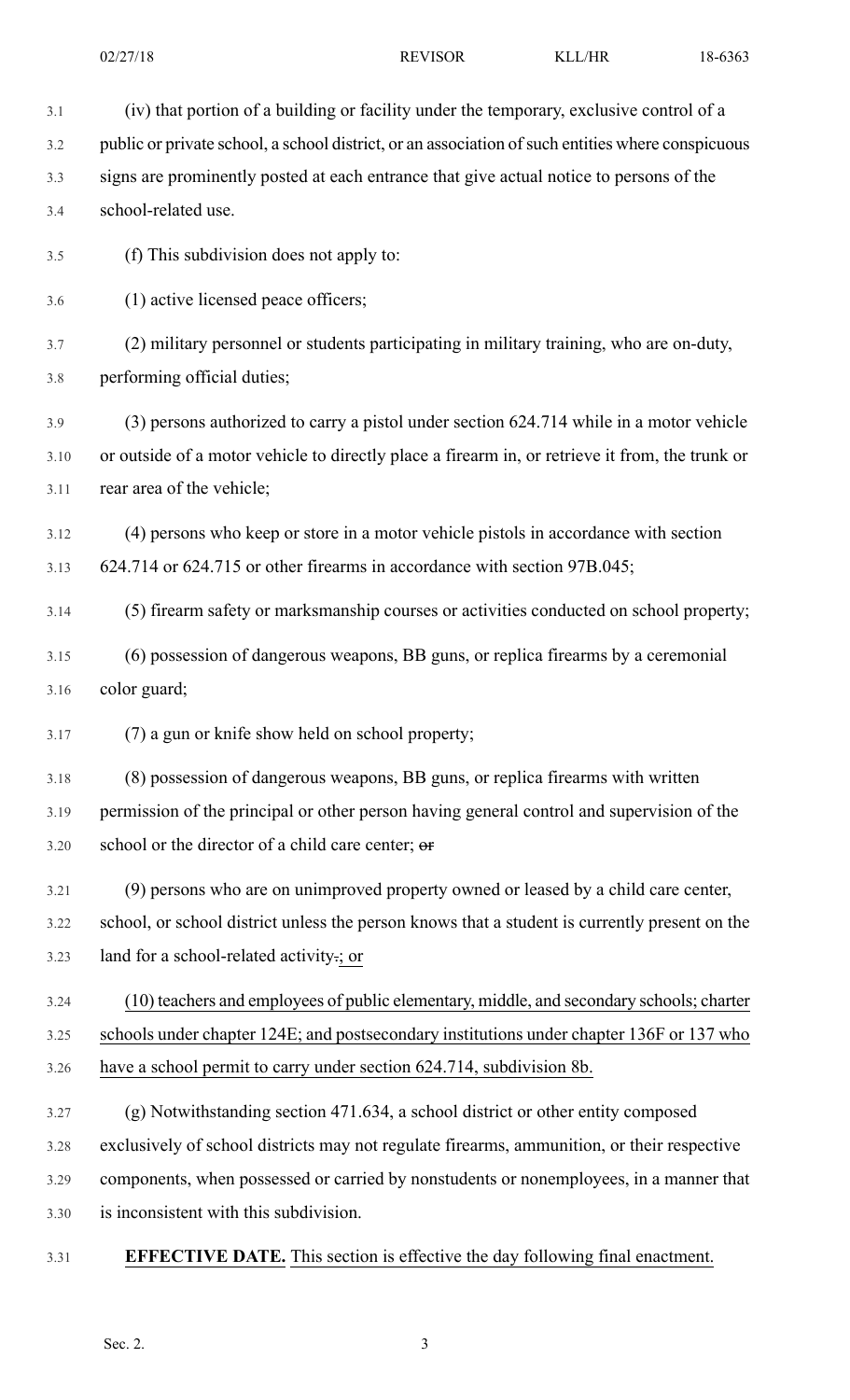| 4.1  | Sec. 3. Minnesota Statutes 2016, section 624.714, is amended by adding a subdivision to        |
|------|------------------------------------------------------------------------------------------------|
| 4.2  | read:                                                                                          |
| 4.3  | Subd. 8b. School permit to carry. (a) A teacher or other employee of a public                  |
| 4.4  | elementary, middle, or secondary school; charter school under chapter 124E; or postsecondary   |
| 4.5  | institution under chapter 136F or 137 may apply to the sheriff of the county where the         |
| 4.6  | teacher or employee resides for a school permit to carry. A nonresident as defined in section  |
| 4.7  | 171.01, subdivision 42, who is a teacher or other employee of a public elementary, middle,     |
| 4.8  | or secondary school; charter school under chapter 124E; or postsecondary institution under     |
| 4.9  | chapter 136F or 137, may apply to any sheriff.                                                 |
| 4.10 | (b) Unless a sheriff denies a permit under the exception in subdivision 6, paragraph (a),      |
| 4.11 | clause (3), a sheriff must issue a school permit to carry to an applicant if, at the time of   |
| 4.12 | submitting an application to the sheriff, the applicant:                                       |
| 4.13 | (1) is employed as a teacher or other employee of a public elementary, middle, or              |
| 4.14 | secondary school; charter school under chapter 124E; or postsecondary institution under        |
| 4.15 | chapter 136F or 137;                                                                           |
| 4.16 | (2) either has a permit to carry or is applying for the permit to carry simultaneously with    |
| 4.17 | the school permit to carry;                                                                    |
| 4.18 | (3) has successfully completed the training program under section 299C.26 within one           |
| 4.19 | year of the date of the application for the school permit to carry;                            |
| 4.20 | (4) completes an application for a school permit to carry; and                                 |
| 4.21 | (5) is not prohibited from carrying under subdivision 2, paragraph (b), clauses (4) and        |
| 4.22 | $(5)$ .                                                                                        |
| 4.23 | (c) The commissioner shall adopt statewide standards governing the form and contents           |
| 4.24 | of the application for a school permit to carry. The requirements, form, and contents of the   |
| 4.25 | application and application process must include, at a minimum, the requirements, form,        |
| 4.26 | and contents of the application and application process required under subdivision 3 for a     |
| 4.27 | permit to carry.                                                                               |
| 4.28 | (d) The sheriff may charge a processing fee for a permit application under this subdivision    |
| 4.29 | in an amount not to exceed the actual and reasonable direct cost of processing the application |
| 4.30 | or \$100, whichever is less. Of this amount, \$10 must be submitted to the commissioner and    |
| 4.31 | deposited into the general fund.                                                               |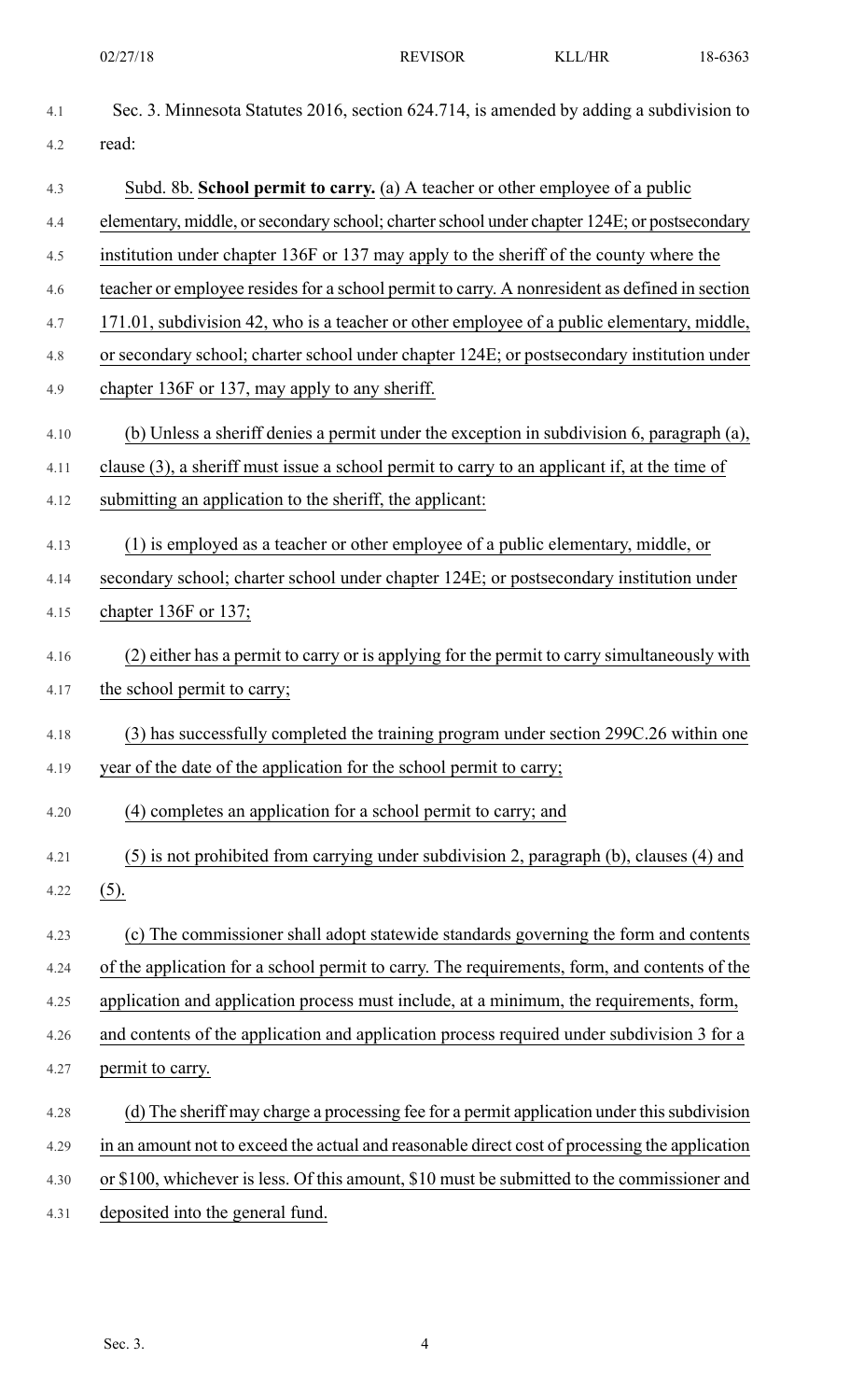| 5.1  | (e) The application content and process for a school permit to carry may be combined             |
|------|--------------------------------------------------------------------------------------------------|
| 5.2  | with the content and process for an applicant applying for a permit to carry under subdivision   |
| 5.3  | $\underline{3}$ .                                                                                |
| 5.4  | (f) An investigation and background check of the applicant must be conducted according           |
| 5.5  | to subdivision 4.                                                                                |
| 5.6  | (g) A school permit to carry must be on an official, standardized permit card adopted            |
| 5.7  | by the commissioner, containing only the name, residence, and driver's license number or         |
| 5.8  | state identification card number of the permit holder, if any, and that the card is a school     |
| 5.9  | permit to carry. The permit card must also identify the issuing sheriff and state the expiration |
| 5.10 | date of the permit. The permit card must clearly display a notice that a permit, if granted,     |
| 5.11 | is void and must be immediately returned to the sheriff if the permit holder becomes             |
| 5.12 | prohibited by law from possessing a firearm.                                                     |
| 5.13 | (h) A school permit to carry issued under this subdivision expires one year after the date       |
| 5.14 | of issue. It may be renewed in the same manner and under the same criteria which the             |
| 5.15 | original permit was obtained.                                                                    |
| 5.16 | (i) Unless stated otherwise in this subdivision, the other provisions in this section that       |
| 5.17 | apply to an applicant for a permit to carry also apply to an applicant for a school permit to    |
| 5.18 | carry.                                                                                           |
|      |                                                                                                  |
| 5.19 | <b>EFFECTIVE DATE.</b> This section is effective the day following final enactment.              |
| 5.20 | Sec. 4. Minnesota Statutes 2016, section 624.714, subdivision 18, is amended to read:            |
| 5.21 | Subd. 18. Employers; public colleges and universities. (a) An employer, whether                  |
| 5.22 | public or private, may establish policies that restrict the carry or possession of firearms by   |
| 5.23 | its employees while acting in the course and scope of employment. Employment related             |
| 5.24 | civil sanctions may be invoked for a violation.                                                  |
| 5.25 | (b) A public postsecondary institution regulated under chapter 136F or 137 may establish         |
| 5.26 | policies that restrict the carry or possession of firearms by its students while on the          |
| 5.27 | institution's property. Academic sanctions may be invoked for a violation.                       |
| 5.28 | (c) Notwithstanding paragraphs (a) and (b), an employer or a postsecondary institution           |
| 5.29 | may not prohibit the lawful carry or possession of firearms in a parking facility or parking     |
| 5.30 | area.                                                                                            |
|      |                                                                                                  |
| 5.31 | (d) This subdivision does not apply to teachers and employees authorized to carry firearms       |
| 5.32 | under section 609.66, subdivision 1d, paragraph (f).                                             |